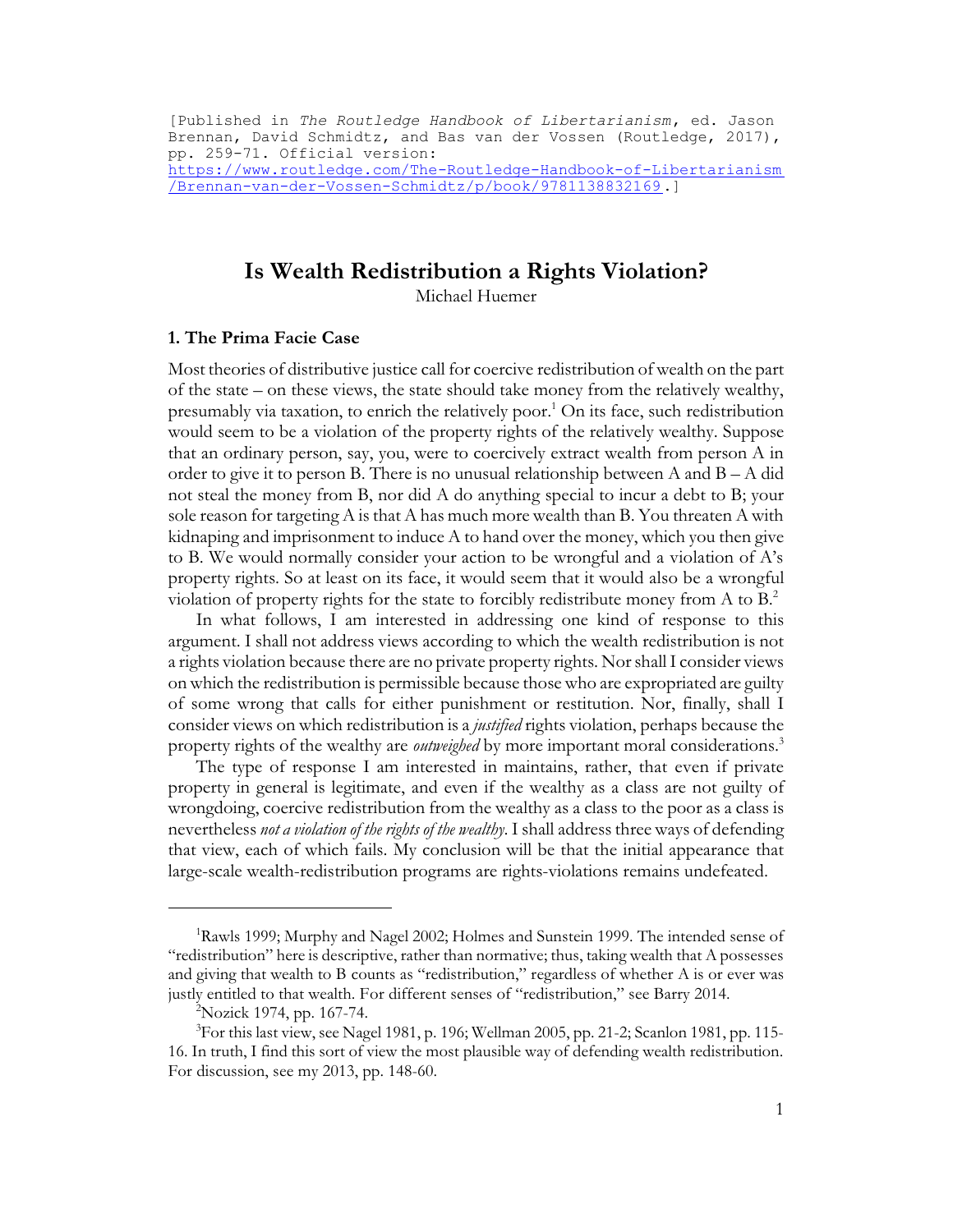#### **2. How the Individual's Production Depends on Others**

### *2.1. You Didn't Build That*

During a 2012 campaign speech, President Barack Obama explained part of the rationale behind his belief that wealthy Americans should pay higher taxes:

If you were successful, somebody along the line gave you some help. There was a great teacher somewhere in your life. Somebody helped to create this unbelievable American system that we have that allowed you to thrive. Somebody invested in roads and bridges. If you've got a business – you didn't build that. Somebody else made that happen.<sup>4</sup>

Though the "you didn't build that" remark became fodder for negative campaign ads from his opponent, Obama's remarks nevertheless point toward an interesting argument.

Leave aside the question of what exactly President Obama was getting at. The question that concerns me is whether some argument in this neighborhood could be used to defend wealth redistribution against the charge of violating property rights. Suppose, in accordance with a broadly Lockean account, that property rightsin material goods are founded ultimately on the individual's ownership of his own labor (perhaps because one comes to own that with which one "mixes one's labor," or simply because one deserves to profit from the value one's labor produces).<sup>5</sup> The observation that, for example, an individual business owner does not build a businesssolely through his own work would then seem at least to weaken his ownership claim on that business. If the business was also produced in part by the labor of others, then it would seem that those others, too, would have *some* claim on the business. This, in turn, would give those others some claim on the profits produced by the business. Whatever claims on those profits others might have, it might be thought that the government may approximate to satisfying those claims through wealth redistribution programs.

What about the case of individualswho, despite owning no physical capital, become wealthy simply because their labor is highly economically valuable, for instance, doctors and lawyers? One might argue that the individual's capacity to perform economically valuable labor is itself partly a product of the beneficial actions of others, thus giving those others some claim to the fruits of that labor. Be that as it may, I shall focus on the initially stronger case for redistributing (some of) the wealth of business owners.

## *2.2. Individual Contributors*

Assume that I run a business manufacturing iPods. An iPod comes off the assembly line. Who made it? A great many people contributed: the person who runs the business (me), the investors who provided the capital to start it, the employees who wrote the software for the iPod and operated the machinery to produce it, the suppliers from whom I bought the components, *their* suppliers, the truck drivers who brought the

 $\mathrm{^4C}\text{-SPAN}$  2012.

<sup>5</sup>Locke 1980, section 27, p. 19.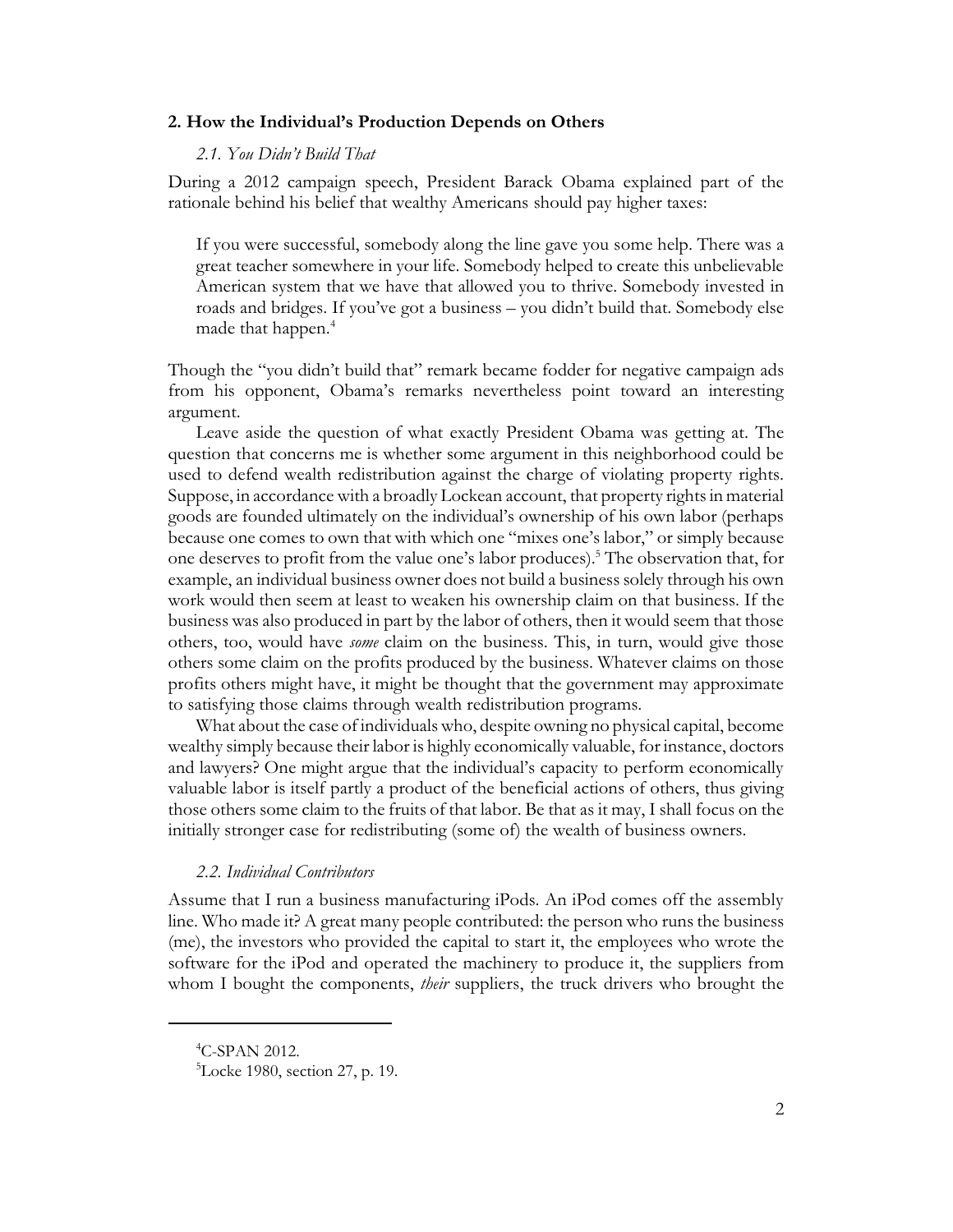components to my factory, the road workers who built the roads on which those trucks drove, the farmers who grew the food to feed the truck drivers, and so on. In the end, when any economic good is produced, an enormous number of individuals will typically have contributed to it.

What claims do these contributors have on the final product? Presumably not everyone has an *equal* claim on it. Is there some way of measuring the contribution made by each, so as to assign each contributor her fair share of the profit? More to the point, is there reason to believe that the low-income contributors have been systematically shortchanged (paid less than proportionately to their contribution), such that general redistribution from high-income to low-income individuals would be justified in terms of Lockean or quasi-Lockean norms governing property rights? There are two reason to doubt that:

(*i*) First, ordinary market mechanisms tend toward distribution approximately in accordance with an approximately fair principle: namely, the principle that individuals be rewarded according to their marginal contribution to the economic value of the finished product.

Why does the market tend to distribute rewards in this way? In standard price theory, buyers buy a good up until the point at which the buyer's marginal utility from acquisition of the good equals the price to be paid. This applies as well to such productive factors as labor and financing as to material products. Thus, in theory the salary received by an individual worker (plus other employment costs such as payroll taxes and benefits costs) should equal the marginal value of the worker to the employer. Roughly, the reason for this is that (a) labor has diminishing marginal value, (b) if the marginal value to the employer of an individual worker is *less* than the price paid by the employer, then the employer increases his profit by firing one or more workers, and (c) if the marginal value of the worker is *greater* than the price paid by the employer, then the employer increases his profit by hiring more workers. Thus, in equilibrium, the worker receives his marginal economic product.

Why is this kind of distribution fair? For concreteness, suppose that Sam belongs to a company that takes in \$1,050,000 in revenues per year. Without Sam, the company would only take in \$1,000,000 per year. So Sam's marginal economic product is \$50,000. But suppose Sam's annual salary is \$60,000 (assume this includes all the costs involved in employing Sam). Then Sam's presence is a net cost to the rest of the participants; the others could all be made better off by expelling Sam and dividing the extra \$10,000 that would then be available among themselves. <sup>6</sup> But it is not reasonable for Sam to expect to be included in a joint venture for economic profit, under such conditions. For this sort of reason, in general, no person can reasonably ask for more than their marginal economic product, when engaged in cooperative economic activity with others.

Thus, market distribution, which approximates to distribution in accordance with marginal economic product, gives each participant, approximately, the most that they could reasonably ask for (given who the other participants are, and given an economic purpose for the cooperation).

<sup>6</sup>That is, a proposal to expel Sam and redistribute revenues could be made, such that every other person in the company would be made economically better off under that proposal.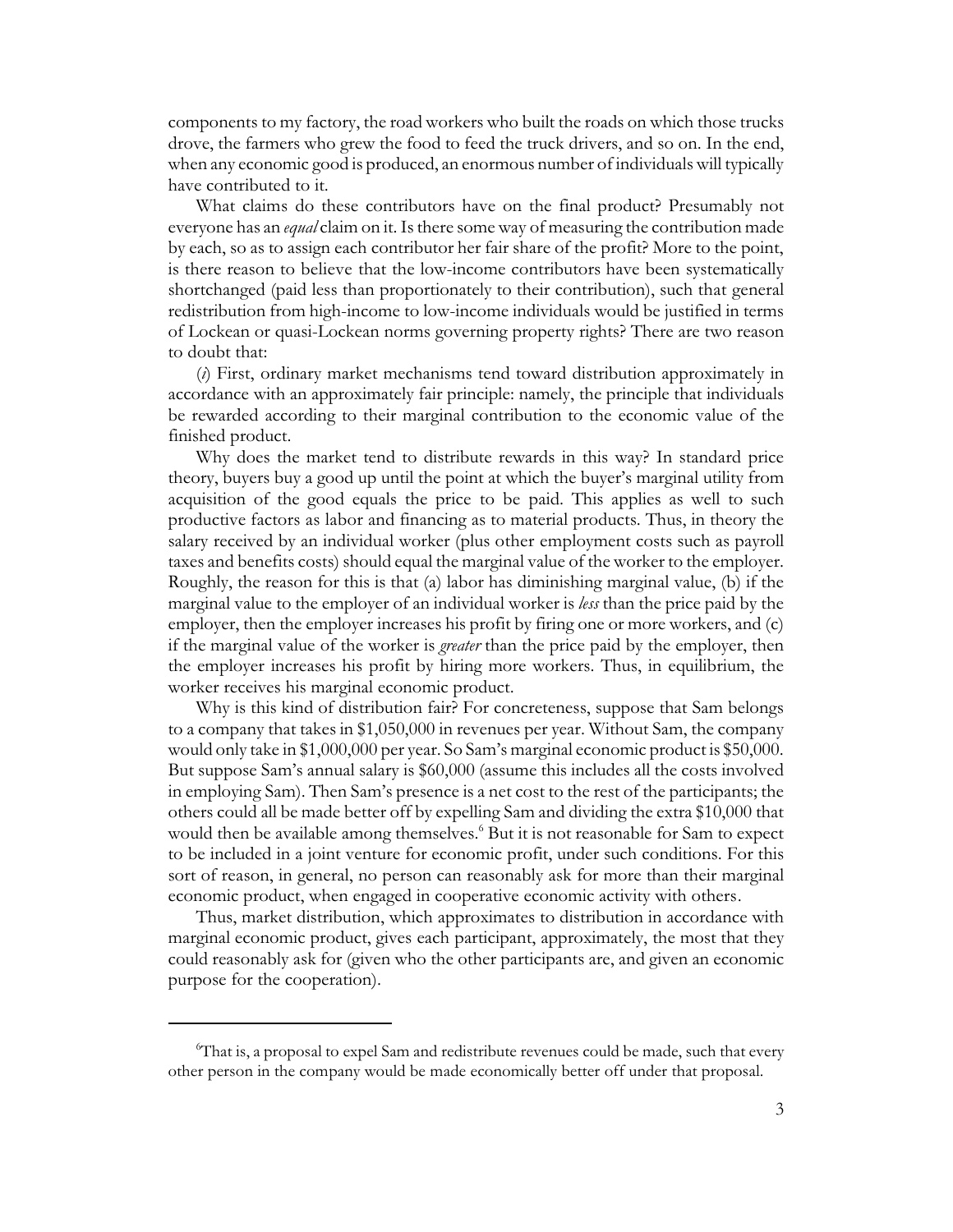(ii) More importantly, we should question the need for some agent outside the production process to evaluate each individual's contribution. Individuals involved in economic activities are normally compensated for their contributions, by the other participants, at a rate mutually agreed upon. These agreements obviate any property claims that individuals might otherwise have to the products that (partially) result from their activities.

For example, suppose that I hire a truck driver, at a rate mutually agreed upon in advance, to bring supplies to my factory. I then use these supplies to create highly valuable iPods, which I sell for a large profit. The truck driver, despite having causally contributed to producing the iPods, has no ownership stake in them, because no such stake was specified in our agreement. That is, the driver agreed to sell his labor to me in return for a certain sum of money, which, we assume, I have paid. Whatever benefit I subsequently derive from that labor is then mine alone. The driver *could* have insisted, in exchange for his labor, on receiving a percentage of the profits from my business. But assume he did not do so. In that case, the driver's ownership of his own labor gives him no claim on the profits of the business, since the driver already sold his labor to the business owner.

Compare a similar case: Susan sells a painting to Jack, who then resells the painting at a profit. Jack does not then have any obligation to split the profits with Susan. The profits are entirely his, because Susan, in the original sale, transferred all claim on the painting; that is what it meant to sell the painting.

Similar observations would apply to other individuals involved in the production process: provided that they received that for which they agreed to sell their labor, no additional compensation is owed.

#### *2.3. The Contribution of the State*

The preceding discussion may seem to miss the point. The main emphasis in Obama's "you didn't make that" speech was on the contributions to productivity by *the state*. He mentions teachers, roads, and bridges, before explicitly ascribing the creation of the internet to the government.<sup>7</sup> Others would emphasize the role of the state in providing law and order, and especially in protecting property rights, which are essential to economic productivity.<sup>8</sup> In return for its contributions to economic productivity, and to the welfare of society in general, the state is entitled to demand a certain payment.

One might object that, on this reasoning, the state is entitled to demand payment for the specific services mentioned – for instance, the state may require payment for the hiring of police officers, judges, and prosecutors, the construction of roads, and other expenses necessary to the provision of goods that benefit all citizens. But no considerations about the contribution of roads, schools, and law and order to economic productivity could explain why the state is entitled, in addition, to charge the wealthy for "services" that they do not want and do not benefit from, such as social welfare

 $^7$ Immediately following the remarks quoted earlier, Obama continued, ''The Internet didn't get invented on its own. Government research created the Internet so that all the companies could make money off the Internet."

<sup>8</sup>Murphy and Nagel 2002, pp. 32-3; Holmes and Sunstein 1999, ch. 3.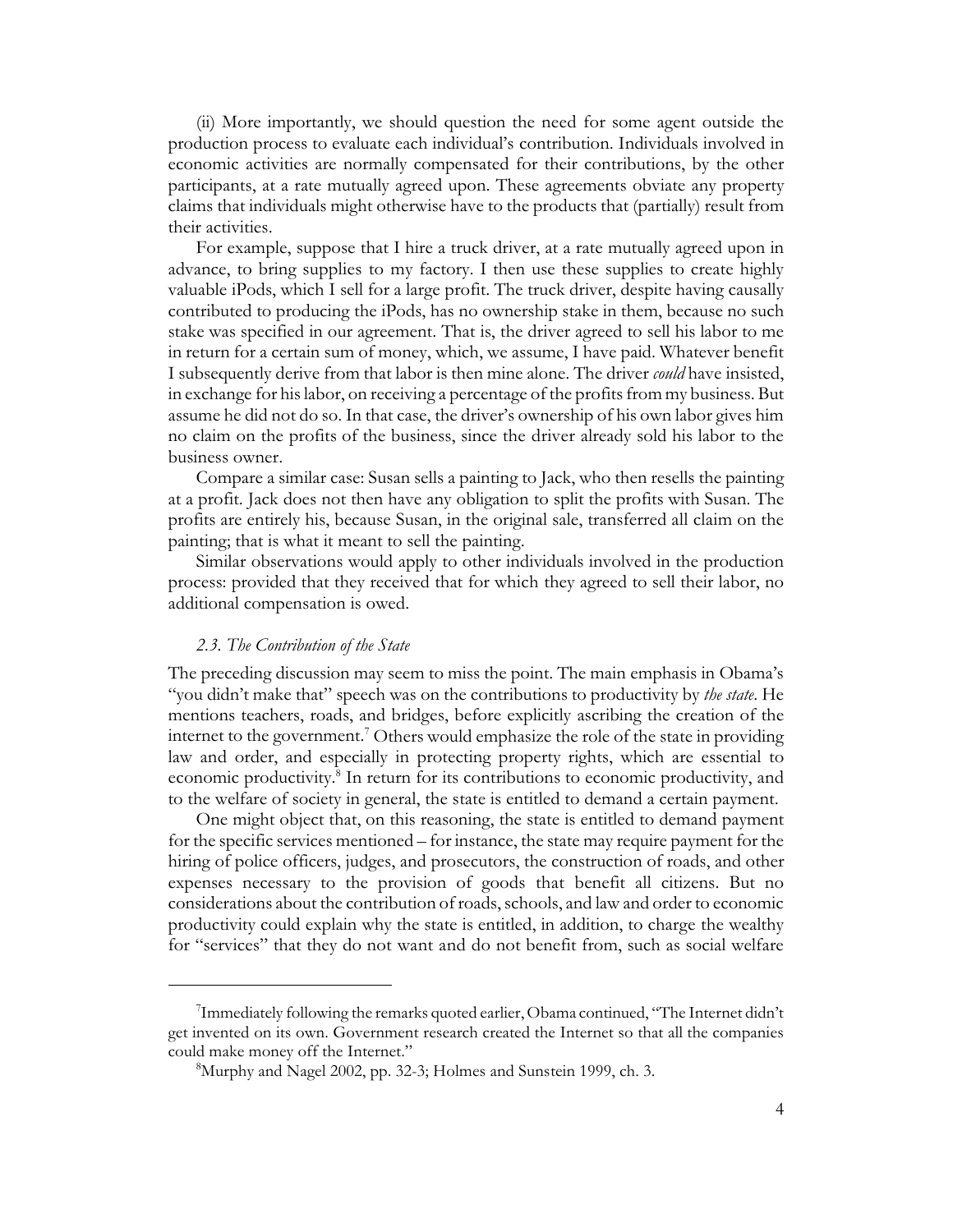programs for the poor.

In response, it might be held that the entire tax bill paid by a wealthy individual is the charge for the services received by that taxpayer. This may be true even if some of the tax revenues will be used to provide other services. Compare this case: I sell you a book for \$30. After the exchange, I donate \$10 of the \$30 to the Against Malaria Foundation. You complain that you didn't want to support AMF, and that I had no right to charge you for Malaria prevention. You request a \$10 refund. My response: "I charged you \$30 for the book, which you received. What I did with the money subsequently was my business." Similarly, the state might say to wealthy taxpayers: "Your tax bill is what we are charging you for the provision of law and order, which you have received. What else we do with the money is our business."

There is, however, an important disanalogy between my book sale and the state's "sale" of law and order. When I sell my book, so we assume, I do not *compel* you to buy it, nor do I coercively prevent you from buying other books from other authors. The state, however, compels its customers to buy its services at a price set by the state, and it coercively prevents individuals from obtaining those services from any other providers (if someone tries to set up a competing government or government-like entity, the existing government will shut it down with prejudice).

Assume for the sake of argument that the state's coercive, monopolistic behavior here is justified, perhaps because the behavior is necessary to prevent consequences sufficiently dire asto outweigh individuals' prima facie rights against coercion. The point is that the coercive source of the state's revenues nevertheless imposes restrictions on how those revenues may be used, restrictions that would not apply to revenues gained by voluntary trade. If one's entire revenue stream is coercively collected, then any decision that necessitates an increase in revenue collection entails an additional prima facie rights-violation, or an increment in the seriousness of existing rights-violations. By contrast, no such increment in rights-violation is implied in a mere raising of the price of a product that is voluntarily purchased.

Compare the following pair of cases:

- *Hotwired Car:* Jon suffers a medical emergency, which requires him to be immediately driven to the local hospital. The only available person who can drive Jon to the hospital is Sue, and the only available vehicle is a car belonging to someone else, who cannot presently be contacted for permission. Sue hotwires the car and takes Jon to the hospital. Then, for entertainment, she takes the car for a spin up in the mountains before returning it.
- *Rented Car:* As above, except that Sue has rented a car from Avis, which she uses to drive Jon to the hospital. After delivering Jon, she takes the car for a spin up in the mountains.

In the first case but not the second, Sue's drive up in the mountains is a violation of the property rights of the car owner, regardless of whether her use of the car to take Jon to the hospital wasjustified, and regardless of whether the latter was a rights violation. This is because the drive in the mountains constitutes an additional unauthorized use of the car-owner's property.

Similarly, regardless of whether the state is justified in taxing citizens to pay for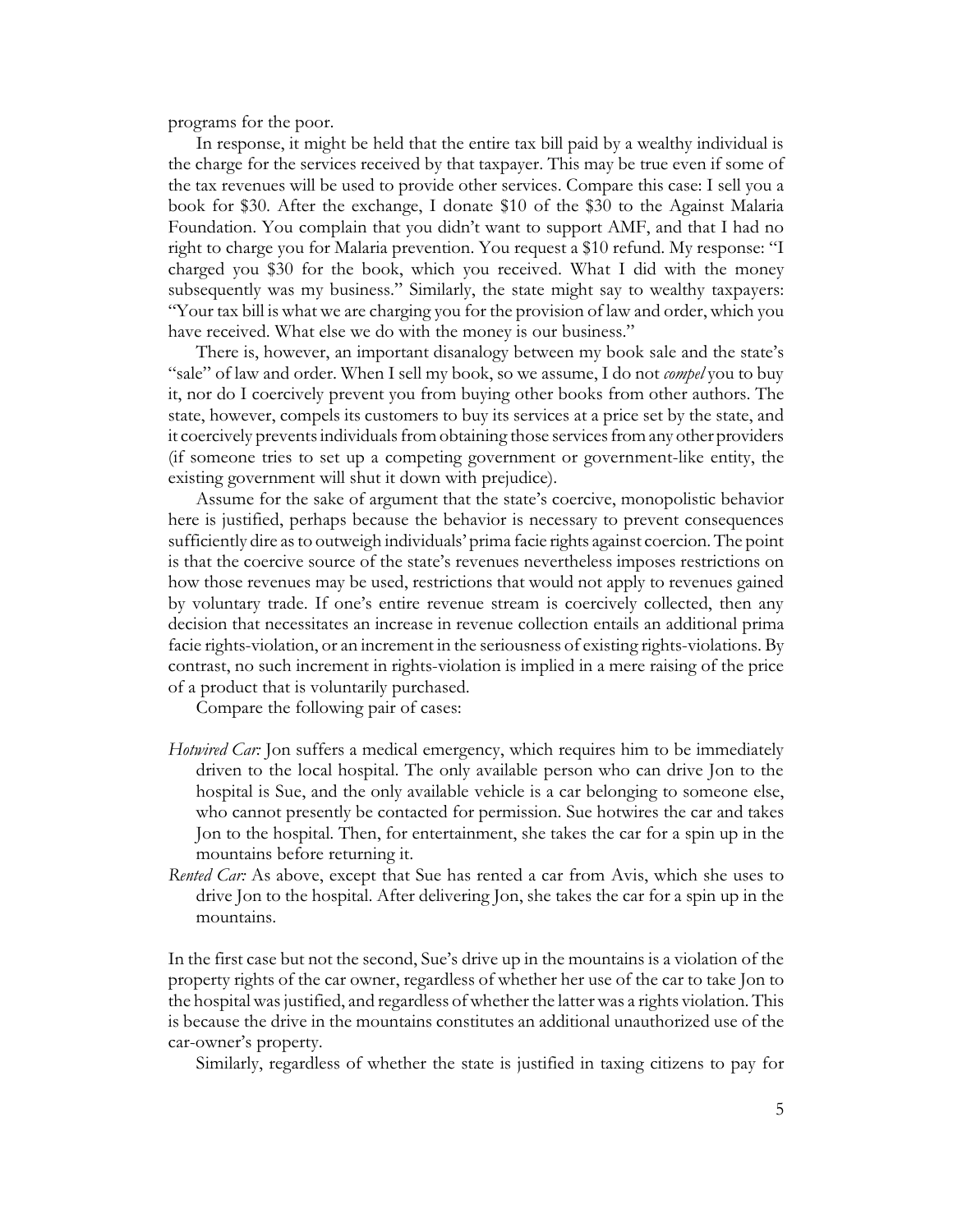provision of law and order, the additional seizures of funds required for wealth redistribution would be rights violations, even though similar revenue collectionswould *not* violate rights if the state's services were sold voluntarily.

#### *2.4. The Counterfactual Test*

In determining whether an action on the part of A has violated B's property rights, we might apply a counterfactual test: what property would B have had if A had not acted as he did? If A has violated B's property rights, specifically by stealing from B, it ought to be true that if A had not performed the action in question, B would have possessed some property that he does not in fact possess – we might think this a *necessary* (though of course not sufficient) condition for there to have been a theft.

In the case of taxation, the question would become: if there were no taxation, what would our incomes be? But if there were no taxation, the government would collapse, at which point (allegedly) all social order would break down. Then no one would have any income (or at least, almost everyone would have much less income, and perhaps none in the form of money). So we would not have more money if not for taxation; therefore, taxation does not violate our property rights in our money.<sup>9</sup>

One problem with the preceding argument is that it applies the counterfactual test very broadly, asking what one's income would be if *no one* had paid *any* taxes. Compare this scenario: I run a security company that specializes in preventing burglaries. Ironically, someone breaks into my company's office and takes \$500, which came from the company's profits. When I catch up with the alleged thief, he offersthis defense: "If there were no burglaries, your anti-burglary company would never have gotten off the ground; as a result, you would never have had that \$500 in the first place. Therefore, my burglary does not violate your property rights in that money." Presumably, if some counterfactual test is correct, the correct reply would be that the burglary violated my property rights because I would have the \$500 if *that specific* burglary had not occurred; it does not matter what would have happened if burglary in general did not exist.

Similarly, then, if we want to know whether a specific individual's property rights are violated when that individual is taxed, the appropriate question seems to be what that individual'sincome would be if that particular instance of taxation had not occurred – that is, if that individual were not subject to that tax on that occasion. The answer is typically that the individual would have more money; thus, individual instances of taxation pass the counterfactual test for constituting property rights violations.

But the more important problem is with the counterfactual test itself. An agent can be guilty of a property-rights violation even if the rights-violator renders his victim better off, and indeed even if the rights-violator enables the victim to obtain the very resources that the rights-violator subsequently seizes. Suppose, for example, that I force you to buy some yarn from me. This is a rights violation; specifically, it is a (rather odd) form of theft. But suppose you subsequently knit the yarn into a sweater, which you sell for a profit. My earlier extortion does not cease to be a rights violation, nor the money I hold cease to be stolen money, merely because you subsequently made good use of the yarn. Now assume that I continue to extort you in the same manner over a period of

<sup>&</sup>lt;sup>9</sup>Murphy and Nagel 2002, p. 32; Zelenak 2003, pp. 2261-2.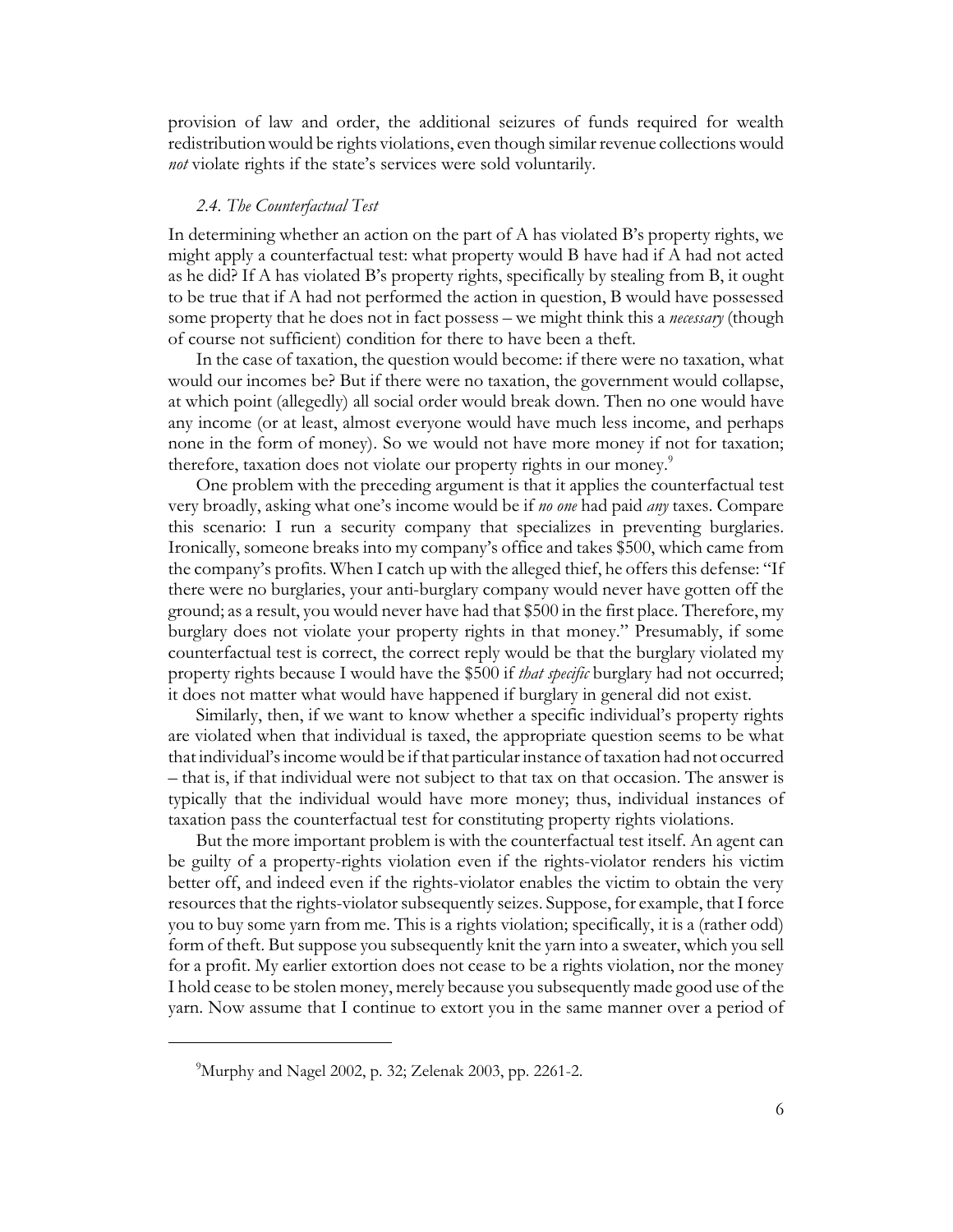time; that you continue to make the yarn into colorful sweaters and scarves, which you sell for a profit; and that you use the proceeds from these sales to satisfy my extortionary demands (which still leaves you with a net profit). Still – even though the money I take from you is money you would not have earned but for the yarn I provide  $you<sup>10</sup>$  – no one would deny that I am violating your rights.

Why is this a rights violation? It is not a rights violation because some counterfactual conditional is true – for instance, that you would be better off, or that you would have more money, if I did not act as I do. It is a rights violation because it is a coerced transfer of a possession (your money) in which you have a property right. The reason you have a property right in the money is that you acquired it in a legitimate manner without violating anyone else's rights.<sup>11</sup>

Likewise, what makes taxation a property rights violation is not that we would have more money if there were no taxes. What makes taxation a property rights violation is that it is a coerced transfer of goods that (in most cases) individuals acquired in legitimate ways. Taxation does not cease to be a violation of taxpayers' property rights merely because the state provides services necessary to economic productivity, even if these services enable individuals to earn the very funds that the state takes.

#### **3. A Reductio of the Libertarian Argument?**

The preceding argument turns on the state's coercive manner of collecting revenues. Thus, the conclusion would seem to be not merely that *redistribution* violates property rights, but that *taxation* violates property rights. But taxation is used to fund virtually all functions of government, including the functions that most libertarians accept as legitimate, such as police, courts, and the military (the minimal state). One might therefore be tempted by the following *modus tollens* argument:

- 1. If taxation to fund wealth redistribution is a rights violation, then taxation to fund even a minimal state is a rights violation.
- 2. But taxation to fund a minimal state is not a rights violation.
- 3. Therefore, taxation to fund wealth redistribution is not a rights violation either.<sup>12</sup>

Since libertarians seemingly accept premise (2), and the central argument to show that redistribution violates rights would seem to support (1), the libertarian argument is in trouble.

Libertarians should respond by rejecting (2). Taxation is a rights violation, even if the revenues are used solely to finance a minimal state. Taxation is a non-voluntary transfer of property that initially belongs to the taxpayer – anyone who accepts the libertarian critique of wealth redistribution should agree with that statement. And this makes taxation a violation of property rights, whatever the state does with the money

<sup>&</sup>lt;sup>10</sup>Of course, the money I take at a given time is money that you have because of my *past* extortionary activities, not because of my *present* act of extortion. This does not falsify the analogy, since the analogous point also holds for the case of taxation by the state.

 $11$ Nozick 1974, pp. 150-55.

<sup>&</sup>lt;sup>12</sup>Cf. the argument of Holmes and Sunstein (1999).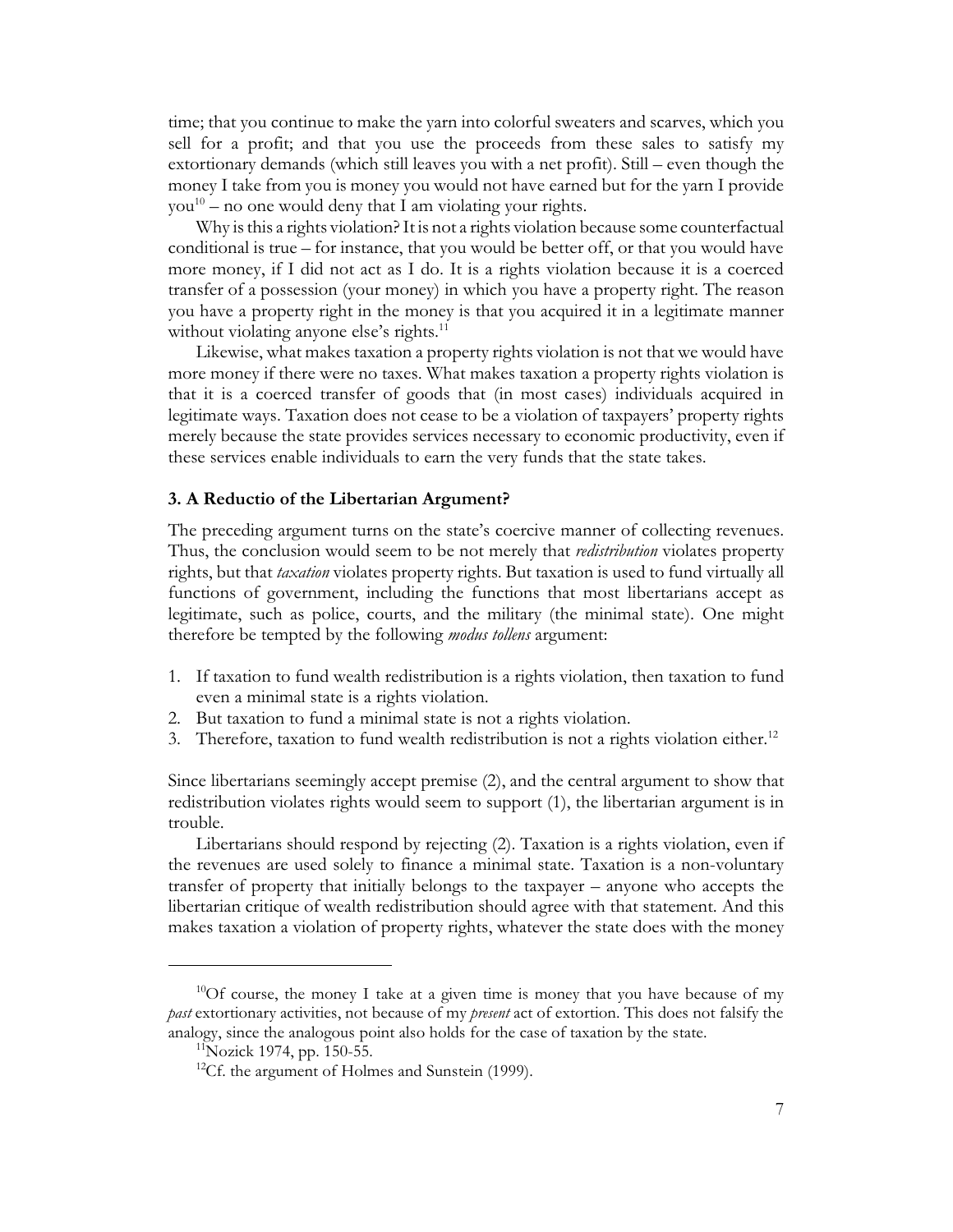subsequently.

How, then, could a minimal state legitimately fund itself? There are at least three reasonable libertarian replies to this: first, one could join the anarchists in denying that even a minimal state is justified. Libertarian anarchists propose, instead, that the traditional functions of the state should be privatized, that is, taken over by protection agencies and arbitration agencies operating in a competitive market.<sup>13</sup> Second, for those uncomfortable with anarchism, one could propose voluntary methods of financing the minimal state, such as user fees. Third, if one considers both anarchism and voluntary financing of government unfeasible, one might argue that although taxation is a rights violation, it is a *justified* rights violation since it is necessary to prevent something *much* worse from happening. On this last view, the justification of taxation will depend upon what the tax revenues are to be used for. It may be, for example, that violating property rights is justified to prevent the complete breakdown of social order, but not justified to prevent a small percentage of society from living in poverty. I shall not pursue these ideas here, however; for present purposes, I rest with the conclusion that taxation, whether justified or not, is a rights violation.

## **4. The Role of the State in Defining Property Rights**

Thomas Nagel and Liam Murphy hold that property rights are created by the state, and therefore that the state may simply choose to define property rights in such a way that the money taken from taxpayers never really belonged to them in the first place – that a certain portion of one's income, for example, is the property of the state from the beginning. In that case, tax collection, rather than violating the property rights of individuals, would actually serve only to enforce the property rights of the state.<sup>14</sup>

There are at least three broad views one might take concerning the foundation of property rights:

- a. *The Pure Natural Rights View: Property rights are moral rights that are, in every aspect* and detail, independent of social conventions, laws, and the state.
- b. *The Extreme Legalist View:* Property rights are in every aspect and detail *dependent* on government-created laws. <sup>15</sup> (N.B., property rights are not only legal but also moral rights; this is why theft is not just illegal but unethical. The Legalist View is not merely that certain *legal* rights are dependent on laws, but that the relevant *moral* rights are dependent on laws.)
- c. *The Moderate View:* Certain broad aspects of property rights are natural, that is, independent of conventions and laws; however, other aspects and details of

<sup>&</sup>lt;sup>13</sup>See Huemer 2013, especially chs. 10-12.

<sup>&</sup>lt;sup>14</sup>Murphy and Nagel 2002, p. 58. Murphy and Nagel describe the conventionalist view of property as "perfectly obvious" (p. 8) and "common sense" (p. 74), though they find that ordinary people (including, presumably, Lockean rights theorists) suffer from the "illusion" (p. 74) of natural property rights. Though Murphy and Nagel speak of conventions, their argument requires that property rights depend not merely on *conventions*, but, more specifically, on *government-created laws*.

<sup>&</sup>lt;sup>15</sup>Holmes and Sunstein 1999, pp. 59-60.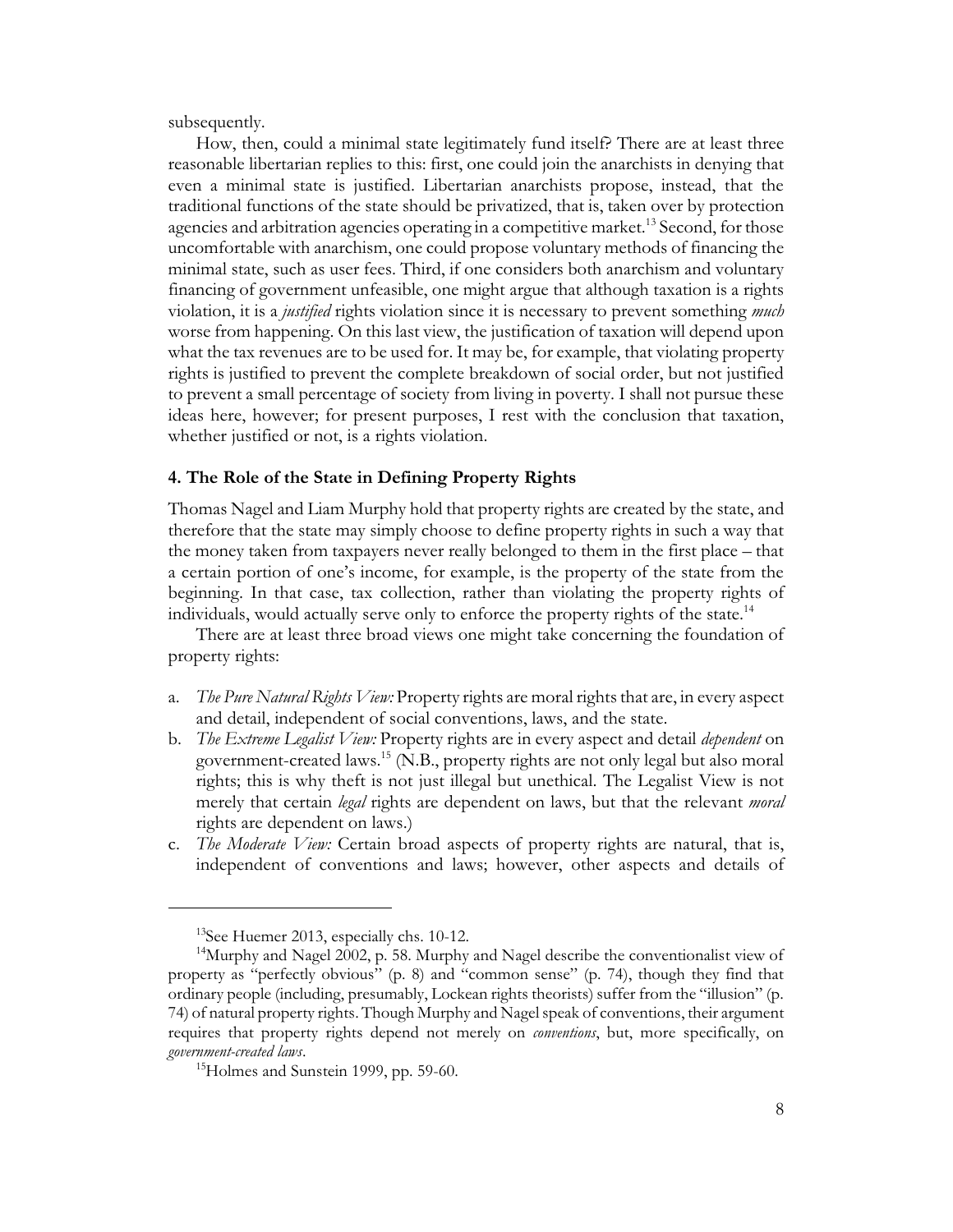property rights must be settled by conventions or laws.

Which of these views are plausible, and which might be used to support the Nagel-Murphy argument in defense of taxation?

Begin with the Pure Natural Rights View. This view obviously conflicts with the Nagel-Murphy argument. The Pure Natural Rights View, however, is also highly implausible on reflection. Consider an example from David Friedman: if I fire a thousand megawatt laser at my neighbor's house, I thereby violate his property rights. On the other hand, if I turn on a lamp in my house, knowing that some photons will go out the window and hit my neighbor's house, I do not thereby violate his property rights. The only physical difference between these two actions lies in the number and energy levels of the photons that I send my neighbor's way.<sup>16</sup> So there must be some principle governing the number and energy levels of photons that one may send onto another person's property (of course, the principle need not be formulated in those terms): there is some amount of light at which it first becomes a rights-violation. But it is not plausible that this is determined purely by natural law. We need some sort of convention or man-made law to settle the matter.

For a second example, I have the right to demand that United Airlines not fly commercial jets 500 feet over my home; thus, some rights over the overlaying airspace seem to be included with one's ownership of a piece of real estate. But I do not have the right to enjoin United from flying airplanes *20,000* feet above my home. Exactly how high, then, must an airplane be for it to not be violating my property rights? Again, it is not plausible that this is settled purely by non-conventional, objective moral principles.

We might be tempted, then, by the Extreme Legalist View: perhaps *all* questions about property rights are to be settled by government-made laws. Again, the claim here would not be the trivial one that the legal questions are settled by laws, but the ambitious claim that the *moral* questions as to one's property rights are entirely settled by laws. This view can be broken into two component theses:

- *i*. Laws that recognize a particular set of property rights are *necessary* for the existence of moral property rights; without legal rules governing property, there would be no property rights.
- *ii*. Laws that recognize a particular set of property rights are *sufficient* for the existence of moral property rights; for example, the existence of such conventions or laws makes it pro tanto morally wrong to take, damage, or use an item that, according to the conventions, belongs to another person, without that person's permission.

Nagel and Murphy need *both* theses: they need thesis (*i*), to argue that individuals have no moral right to the money that the state takes in taxes; and they need thesis (*ii*), to argue that the state *has* a right to that money (otherwise, it won't be wrong to fail to pay one's taxes).

Both theses are implausible. Begin with (*i*), the idea that laws are *necessary* for

 $^{16}$ Friedman 1989, p. 168.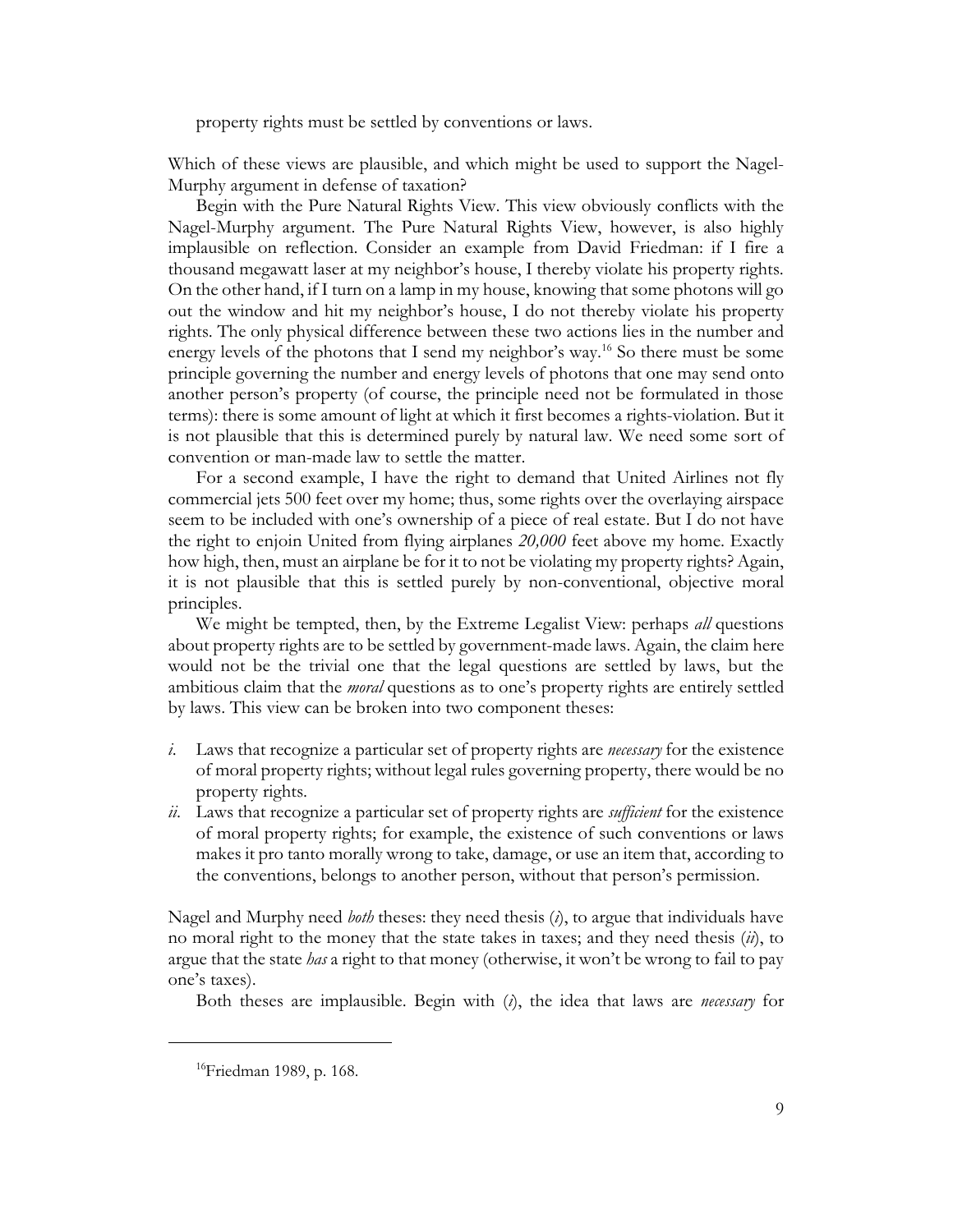property rights. Suppose you are exploring a remote wilderness region outside the jurisdiction of any government, when you come upon a clearing containing a rude hut. The hut appears to have been built by a hermit, who is its only inhabitant. Since property rights depend entirely upon governmental laws, and none are in force here, you determine that the hermit does not own the hut. Over his vociferous protestations, you decide to spend the night in the hut, eat some of the food that the hermit has grown and gathered, and then paint the hut lime green. You don't need to do any of these things; you just do them for fun. If there really are no property rightsin thissituation, you have just as much right to do these things as the hermit does. 17 Notice that my claim is not that in this scenario, the hermit has the full set of property rights exactly as they would be if a U.S. citizen bought some land in the United States and built a house on it. My claim, in accordance with the Moderate View of property rights, is only that there is at least some elementary, core notion of property that applies in the scenario.

Next, consider thesis (*ii*): that certain kinds of laws are *sufficient* for property rights to exist. In the pre-Civil War U.S., ownership of human beings was recognized in the southern states, both conventionally and legally. Thus, thesis (*ii*) would imply that a slave was genuine property of his master, in a morally loaded sense. This need not preclude the possibility of arguing that some other distribution of property would be preferable (perhaps one in which no one were assigned a property right in another human being). But, *given the laws as they were*, one would have to say that a master in fact had the moral rights regarding his slaves that go along with property – the right to determine how his slaves were used, to sell them, bequeath them, and so on – and that for a slave to escape from his master, or for a third party to help a slave to do so, was an act of theft. I find thisimplausible. I do not think merely that the rights of the master would be *outweighed* by other moral values, such that the theft would be justified all things considered; I think it implausible to view runaway slaves and those who helped them as violating any moral rights at all.

Perhaps Nagel and Murphy would wish to qualify thesis (*ii*): perhaps legal recognition suffices for generating genuine (moral) property rights *only* if the system as a whole is overall reasonably just, beneficial, or satisfies some other norms(where these are norms that are independent of property rights). This would be in keeping with their frequent insistence that questions about tax policy must be addressed by evaluating the justice of the overall distribution that results from the political system as a whole, including both tax policy and all the various government programs. Perhaps during the slavery era, the overall system was sufficiently unjust, due to its violating some independent norms,<sup>18</sup> that it failed to generate genuine property rights. But while this would explain why helping runaway slaves to escape was not a rights violation, it fails

<sup>&</sup>lt;sup>17</sup>Cf. Scanlon 1981, p. 124. Unlike Scanlon's example, my example does not involve serious harm to the hermit (and there is no general norm independent of property rights against causing small harms of the sort in my example), so the wrongness of the action cannot be said to derive from a general norm against harming others. It seems to derive from something like a valid property claim on the part of the hermit.

<sup>&</sup>lt;sup>18</sup>Of course, Murphy and Nagel could not, on pain of begging the question, claim that the system was unjust due to its violating the norms governing property rights. It could not be said, for example, that slavery was unjust because everyone necessarily owns themselves.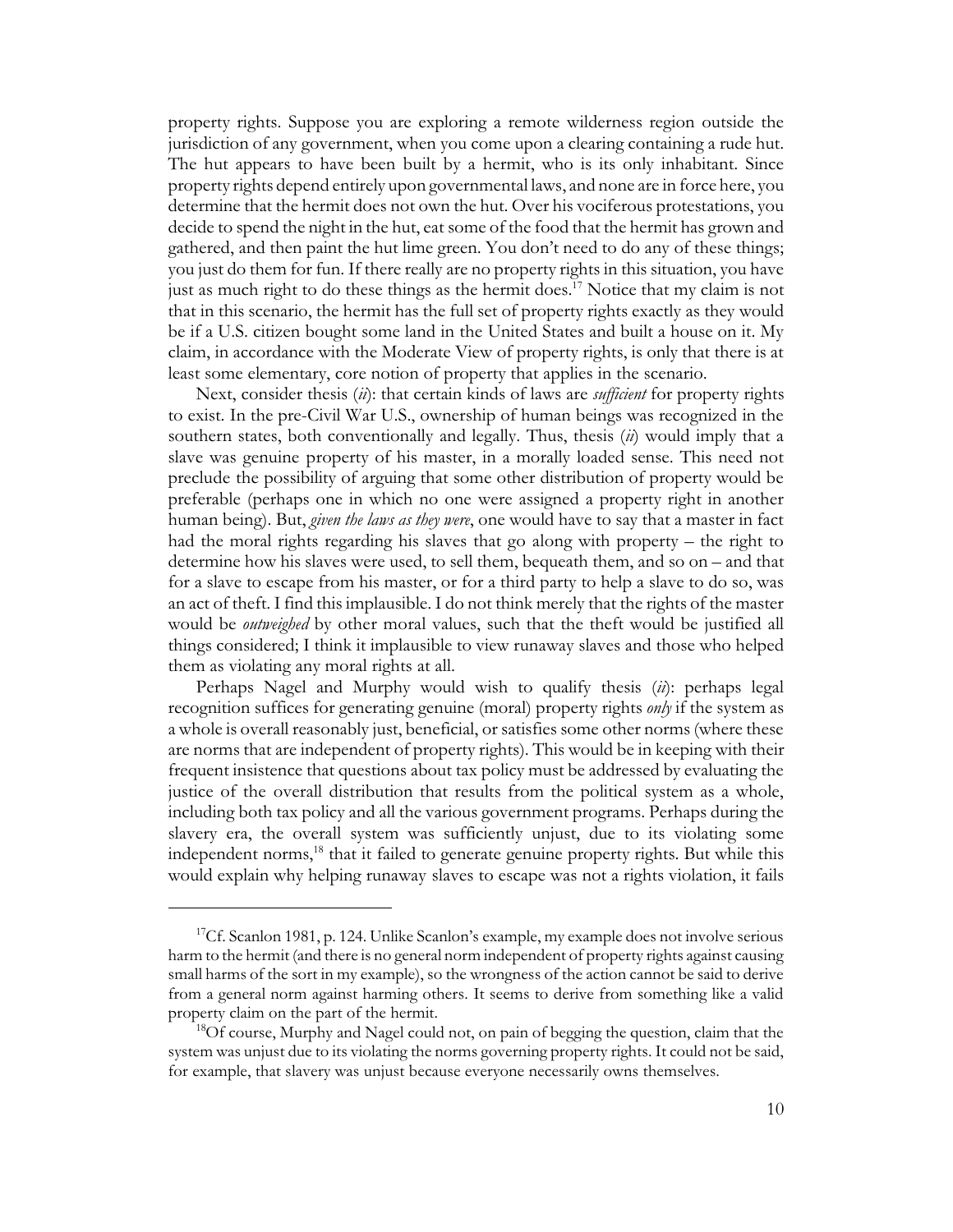to explain why, in that same society, stealing somebody's money (where the money had been obtained through honest work and not from the use of slaves) *was* a rightsviolation.

We might be tempted to simply postulate that there are certain moral constraints, independent of the actual laws, that the state must respect in order for its establishment of a given class of property rights to be legitimate; one of these constraints would be that a person may not be the property of another person. But this is precisely to abandon thesis(*ii*) of the Extreme Legalist View. Once we abandon (*ii*), we are left with no reason for recognizing the state's ownership claim on tax revenues. The state's revenue-collection method is not one that would normally be taken, intuitively, as a legitimate way of acquiring property. That is why Murphy and Nagel introduced the Extreme Legalist View of property to begin with.

The upshot is that only the moderate view of property rights is plausible. On this view, the objective moral principles governing property leave certain matters unsettled – how much light one may shine at a neighbor's property, how high above someone else's land one may fly, and so on. It is for laws and conventions to settle those matters. But the laws and conventions are not completely unconstrained; they must respect certain broad normative truths about property. There is room for disagreement as to precisely which aspects of property rights are natural and which are conventional. The success of the Nagel-Murphy argument depends upon how extensive the role of law is in shaping the contours of property rights. Can the state legitimately define property rights such that the state owns precisely the funds that it wishes to collect as taxes?

There is reason to believe that the answer is no. The funding methods used by actual states, and likely to be used for the foreseeable future, do not merely judiciously define property rights in some unsettled area. Nor does the state limit itself to infringing upon certain controversial alleged property rights, such as copyrights, rights to control airspace, or the right to bequeath property. Rather, the standard revenue-collection methods used by the state infringe upon *core* property claims in *paradigmatic* ways. Suppose that I use threats of kidnaping and imprisonment to coerce my neighbors into giving me 10% of their income. I am not merely laying claim to a portion of certain unusual, controversial forms of income; I lay claim to a portion of *every* neighbor's income, *from whatever source derived*. It is not *indeterminate* whether this is a rights violation or not; thisis not one of those matters, like the amount of airspace one may claim above one's home, that is left unsettled by our ethical intuitions. This is just a clear case of a property rights violation (and this would remain true even if my action violated no law). There is room for disagreement as to what are the legitimate ways of acquiring property, but on any normal (not radically revisionary) conception, there will be *some* legitimate ways of acquiring goods, such that one who acquires goods in one of those ways has a property right in them. Since I am coercively transferring goods from my neighbors regardless of how they acquired those goods, I am violating any normal conception of property rights.

Property rights are not absolute; if I had some urgent use for the money, the rightsviolation might be justified. So defenders of taxation could argue that the state must resort to taxation to fund its operations, and thus to prevent a general breakdown of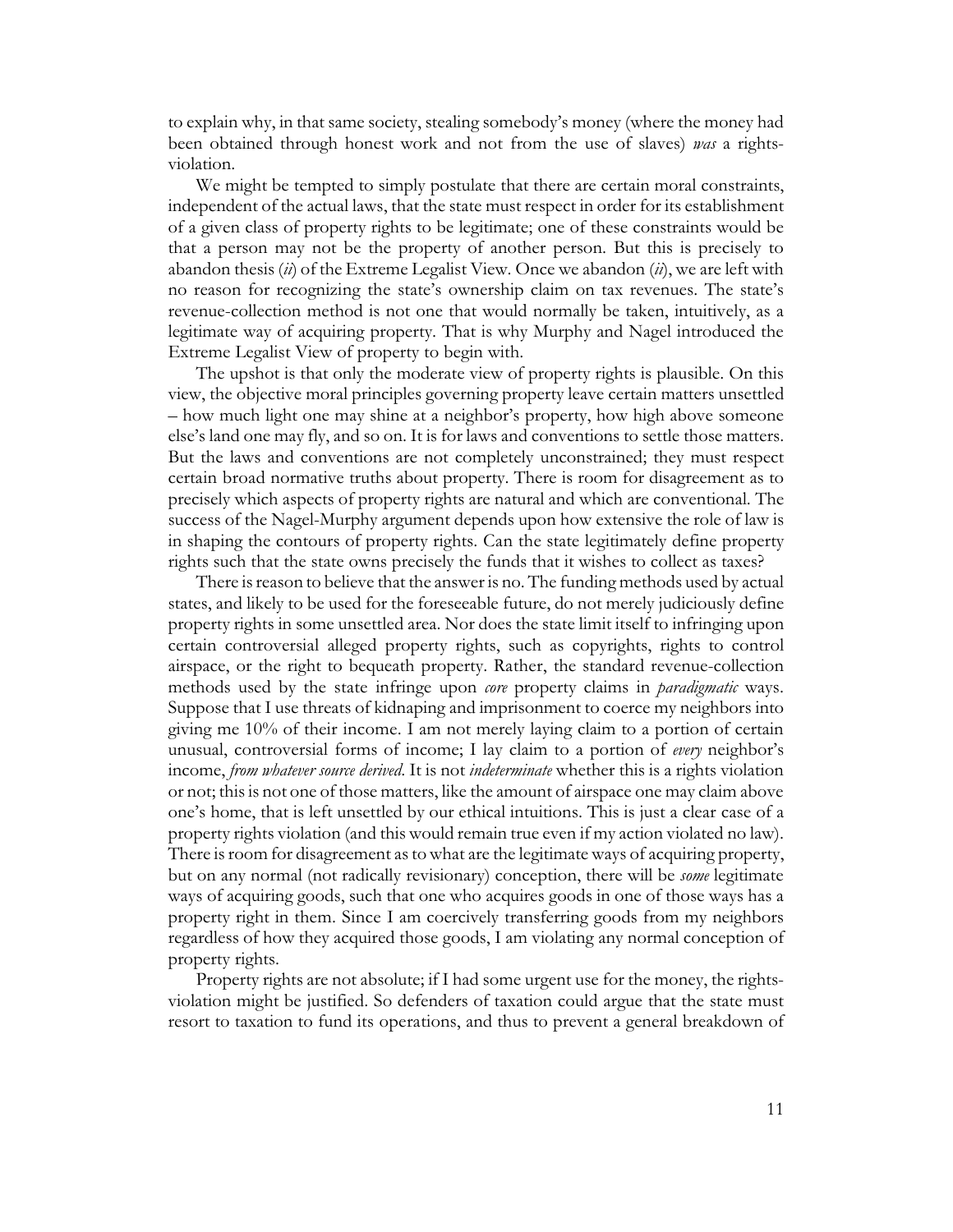social order. Whether this is true or not is open to debate, $19$  but that is not my concern here. Here, I am addressing only views according to which taxation is not even a rights violation at all.

## **5. Conclusion**

Wealth redistribution financed by taxation is a violation of the property rights of taxpayers. In response to recent objections to this thesis, I have argued:

- a. The fact that one produces wealth through cooperation with other members of society, rather than through entirely solitary efforts, does not prevent one from acquiring an unencumbered property right in the money one receives from market transactions, given that the others on whom one relies make their contributions voluntarily and receive the compensation in exchange for which they agree to make those contributions.
- b. The fact that the state provides valuable services, even services that are necessary to one's productivity (if indeed this is the case), does not prevent taxation from constituting a rights violation. It is possible for a rights violation to have beneficial consequences; it is also possible for a person to steal money that he (the thief) helped the victim to obtain in the first place.
- c. There is a tension in any libertarian position that countenances taxation to fund the minimal state while criticizing taxation used to fund wealth redistribution. Libertarians should resolve the tension by holding either that the minimal state is unjustified, that the minimal state can be financed voluntarily, or that the harms averted by the minimal state are sufficiently dire to justify the violation of property rights.
- d. It is plausible to hold that (provided that the state is legitimate in general) the state has a legitimate role in defining property rights. However, the state's definition of property rights is not morally unconstrained; it must respect certain broad, prepolitical moral norms governing ownership. These broad norms establish certain kinds of behavior as paradigmatic property-rights violations, including the sort of behavior in which the state is engaged when it taxes citizens.

None of this proves that wealth redistribution could not be ethically justified, all things considered. What it shows is that there is an important consideration against redistribution. It remains possible that humanitarian or other values outweigh the property rights of taxpayers. The preceding reasoning has practical importance nonetheless, because it raises the threshold for the justification of redistributive taxation. Theft can be justified, but this requires fairly serious reasons; theft is not justified, for example, merely because the thief has a somewhat better use for some property than the original owner. Similarly, taxation might be justified, but thiswould require fairly serious reasons, something stronger than merely that the state has a somewhat better use for the

<sup>19</sup> See Huemer 2013.